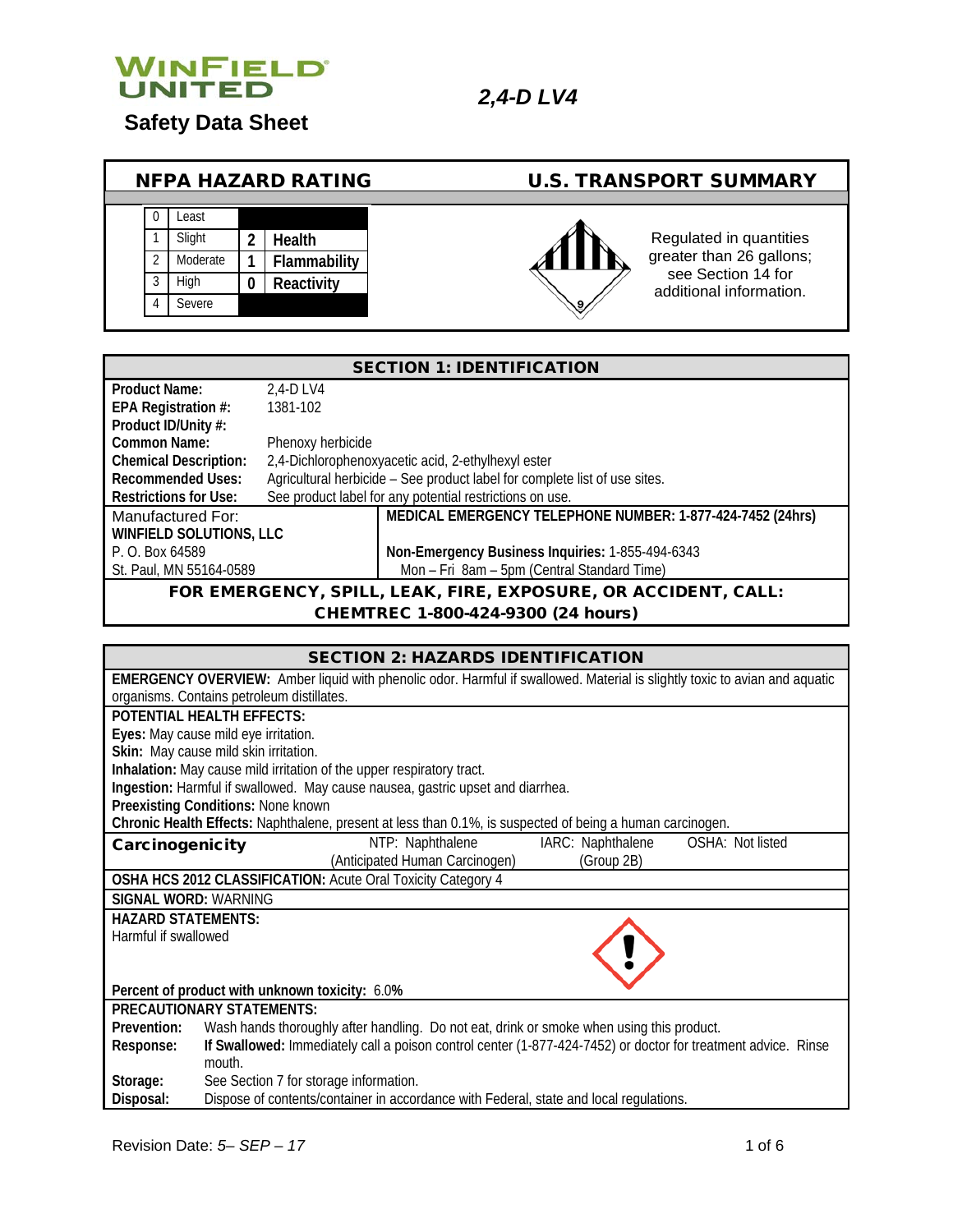# *2,4-D LV4*

| <b>SECTION 3: COMPOSITION/INFORMATION ON INGREDIENTS</b>                                                                       |           |                |  |  |  |
|--------------------------------------------------------------------------------------------------------------------------------|-----------|----------------|--|--|--|
| $%$ (wt)<br>Ingredient<br>CAS Reg. #                                                                                           |           |                |  |  |  |
| 2,4-Dichlorophenoxyacetic acid, 2-ethylhexyl ester                                                                             | 66.2%     | 1928-43-4      |  |  |  |
| 2-ethyl hexanol<br>104-76-7<br>$&0.6\%$                                                                                        |           |                |  |  |  |
| Solvent naphtha, petroleum, heavy aromatic<br>64742-94-5<br>$< 0.5\%$                                                          |           |                |  |  |  |
| 1-hexanol                                                                                                                      | $< 0.3\%$ | $111 - 27 - 3$ |  |  |  |
| Naphthalene                                                                                                                    | < 0.056%  | $91 - 20 - 3$  |  |  |  |
|                                                                                                                                |           |                |  |  |  |
| *Ingredients not specifically listed are non-hazardous and are considered to be confidential business information under 29 CFR |           |                |  |  |  |
| 1910.1200(i).                                                                                                                  |           |                |  |  |  |

See Section 8 for exposure limits.

### SECTION 4: FIRST AID MEASURES

| Inhalation: | Remove person from contaminated area to fresh air and assist breathing as needed. Seek medical attention<br>if irritation occurs.                                                                                                  |
|-------------|------------------------------------------------------------------------------------------------------------------------------------------------------------------------------------------------------------------------------------|
| Ingestion:  | Seek medical attention or call a poison control center for treatment advice. Do not induce vomiting unless<br>instructed to do so by a poison control center or doctor. Do not give anything by mouth to an unconscious<br>person. |
| Eyes:       | Flush eyes with clean water for at least 15 minutes. Lift eyelids to facilitate irrigation. If present, remove<br>contact lenses after 5 minutes and continue rinsing. Seek medical attention if irritation persists.              |
| Skin:       | Remove contaminated clothing and wash before re-using. Flush skin with water and then wash with soap<br>and water. Seek medical attention if irritation persists.                                                                  |

### SECTION 5: FIRE FIGHTING MEASURES

**Suitable Extinguishing Media:** Alcohol-resistant foam, carbon dioxide, dry powder or water fog

**Unsuitable Extinguishing Media:** Water jet. Use of water jet will spread material.

**Special Fire Fighting Procedures:** Wear NIOSH/MSHA approved self-contained breathing apparatus and full bunker gear. Dike area to prevent runoff and contamination of water sources. Dispose of fire control water later. Avoid breathing vapors; keep upwind.

**Hazardous Combustion Products:** Hydrogen chloride and carbon oxides

**Unusual Fire and Explosion Hazards:** Closed containers may explode from vapor expansion in high heat.

# SECTION 6: ACCIDENTAL RELEASE MEASURES

**Personal Precautions:** Refer to Section 8 for personal protective equipment to be worn during containment and clean-up of a spill involving this product.

**Environmental Precautions:** Do not allow spilled product or washings to enter sewers or waterways.

**Methods for Containment:** Contain spilled product by diking area with sand or earth.

**Methods for Clean-up:** Cover spilled product with an inert absorbent material such as sand, vermiculite or other appropriate material. Vacuum, scoop or sweep up material and place in a container for disposal. Do not place spilled material back in original container.

**Other Information:** Spills of this product may require reporting under the Comprehensive Environmental Response, Compensation, and Liability Act (CERCLA) as the product contains 2,4-Dichlorophenoxyacetic acid (2,4-D) with a reportable quantity (RQ) of 100 lbs. See Section 15 for additional information.

# SECTION 7: HANDLING AND STORAGE

**Handling:** RECOMMENDATIONS ARE FOR MANUFACTURING, COMMERCIAL BLENDING, AND PACKAGING WORKERS. PESTICIDE APPLICATORS AND WORKERS must refer to the pesticide product label and Directions for Use attached to the product for Agricultural Use Requirements in accordance with the EPA Worker Protection Standard 40 CFR part 170. Ensure adequate ventilation. Immediately clean up spills that occur during handling. Keep containers closed when not in use. Practice good hygiene after using this material, especially before eating, drinking, smoking, using the toilet, or applying cosmetics.

*Continued on next page*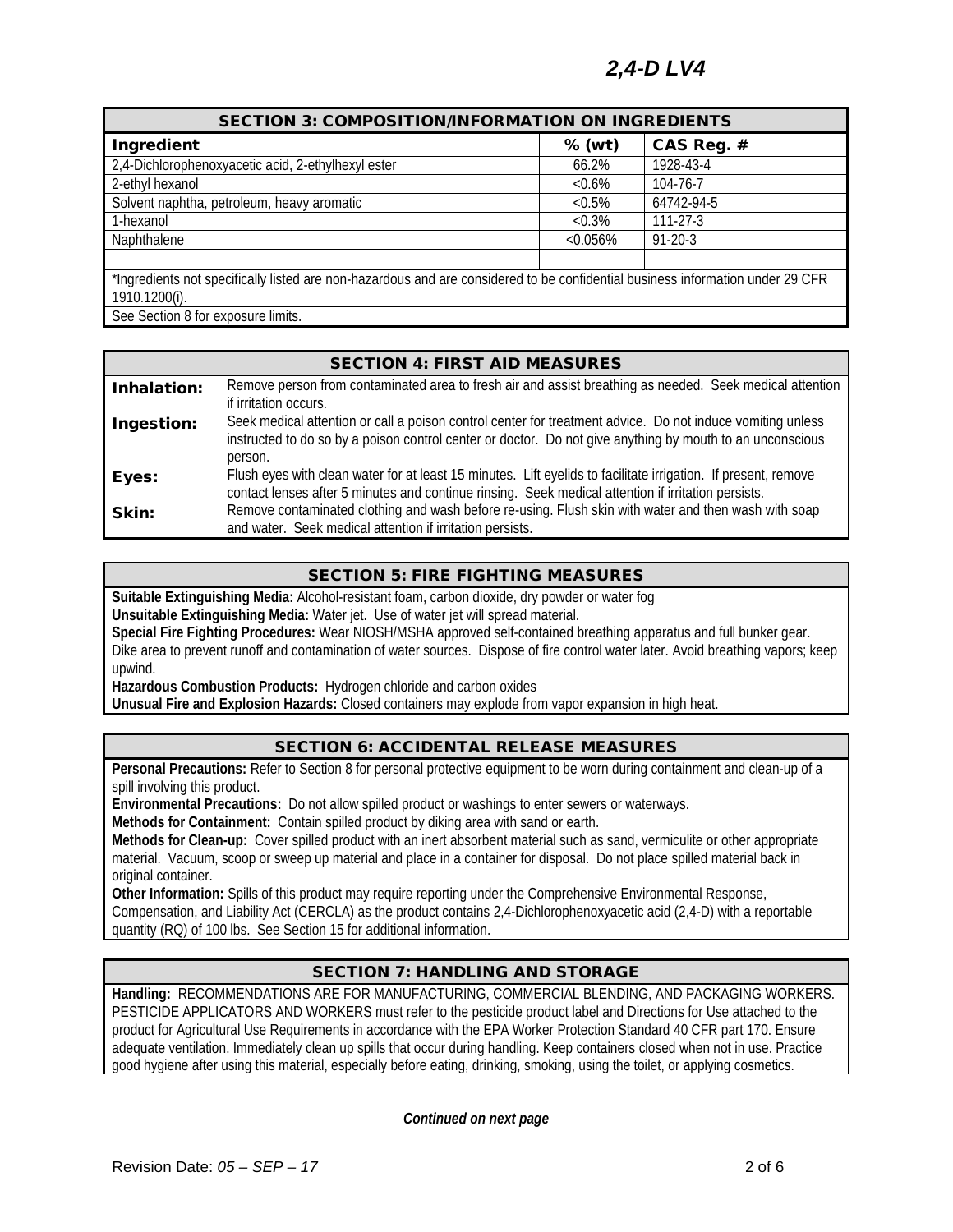# *2,4-D LV4*

**Storage:** Store in cool, dry areas away from children, feed and food products and sources of heat. Store in original container with lid tightly closed. Do not store in direct sunlight. **See pesticide product label for additional storage information. Minimum Storage Temperature:** Not determined

**Other Precautions:** Consult Federal, state and local laws and regulations pertaining to storage.

| <b>SECTION 8: EXPOSURE CONTROLS/PERSONAL PROTECTION</b>                                                                        |                        |                 |           |  |
|--------------------------------------------------------------------------------------------------------------------------------|------------------------|-----------------|-----------|--|
| <b>Exposure Guidelines</b>                                                                                                     |                        |                 |           |  |
| Component:                                                                                                                     | <b>OSHA PEL</b>        | <b>ACGIHTLV</b> | NIOSH REL |  |
| Naphthalene (CAS $# 91-20-3$ )                                                                                                 | 10 ppm/50 mg/m3 (TWA)  | 10 ppm (TWA)    |           |  |
|                                                                                                                                | 75 mg/m3/15 ppm (STEL) | 15 ppm (STEL)   |           |  |
| Petroleum distillates                                                                                                          | 500 ppm/2000 mg/m3     |                 |           |  |
|                                                                                                                                | (TWA)                  |                 |           |  |
| 2,4-D Dichlorophenoxy acetic acid                                                                                              | 10 mg/m3 (TWA)         | 10 mg/m3 (TWA)  |           |  |
| NOTE TO END USERS: PERSONAL PROTECTIVE EQUIPMENT (PPE) AND CLOTHING LISTED IN THIS SECTION IS FOR                              |                        |                 |           |  |
| MANUFACTURING, COMMERCIAL BLENDING AND PACKAGING WORKERS. APPLICATORS AND HANDLERS SHOULD                                      |                        |                 |           |  |
| REFER TO THE PESTICIDE PRODUCT LABEL FOR PROPER PERSONAL PROTECTIVE EQUIPMENT (PPE) AND                                        |                        |                 |           |  |
| CLOTHING.                                                                                                                      |                        |                 |           |  |
| Respiratory Protection: Where airborne exposure to concentrations greater than the above listed exposure limits is likely, use |                        |                 |           |  |
| a NIOSH approved respirator with cartridges/canisters approved for pesticides and organic vapors.                              |                        |                 |           |  |
| Local Exhaust: Provide general or local exhaust ventilation systems to maintain airborne<br><b>Engineering Controls:</b>       |                        |                 |           |  |
| concentrations below OSHA PELs or other specified exposure limits. Local exhaust ventilation is                                |                        |                 |           |  |
| preferred.                                                                                                                     |                        |                 |           |  |
| Protective Gloves: Wear chemical resistant gloves.                                                                             |                        |                 |           |  |
| Eye Protection: Wear chemical goggles or safety glasses and full-face shield. Contact lenses are not eye protective devices.   |                        |                 |           |  |
| Other Protective Clothing or Equipment: Wear long sleeve shirt, long pants and shoes plus socks to prevent skin exposure.      |                        |                 |           |  |
| Work/Hygienic Practices: Never eat, drink, nor use tobacco in work areas. Practice good hygiene after using this material,     |                        |                 |           |  |
| especially before eating, drinking, smoking, using the toilet, or applying cosmetics.                                          |                        |                 |           |  |

#### SECTION 9: PHYSICAL AND CHEMICAL PROPERTIES

- **Appearance and odor:** Amber colored liquid with slight
- phenolic odor
- **Physical State:** Liquid **Specific Gravity (H2O=1):** 1.05 **Vapor Pressure (mm Hg):** Not determined **Density (Ibs/gallon):** 8.75 – 8.8 lbs/gallon<br> **Vapor Density (Air=1):** Not determined **Melting Point/Freezing Point:** Not determined **Melting Point/Freezing Point: Solubility in Water (wt %):** Not determined **Boiling Point/Range:** Not determined **Viscosity:** Not determined **pH:** 4.1 – 5.3 **Flash Point:** >200°F (93°C)
	-

#### SECTION 10: STABILITY AND REACTIVITY

**Reactivity:** None known

**Chemical Stability:** Product is stable at ambient temperature and pressure, under normal storage and handling conditions.

**Possibility of Hazardous Reactions:** Will not occur

**Conditions to Avoid:** Avoid excessive heat.

**Incompatible Materials:** Strong bases, acids and oxidizing materials.

**Hazardous Decomposition Products:** Hydrogen chloride and carbon oxides under fire conditions.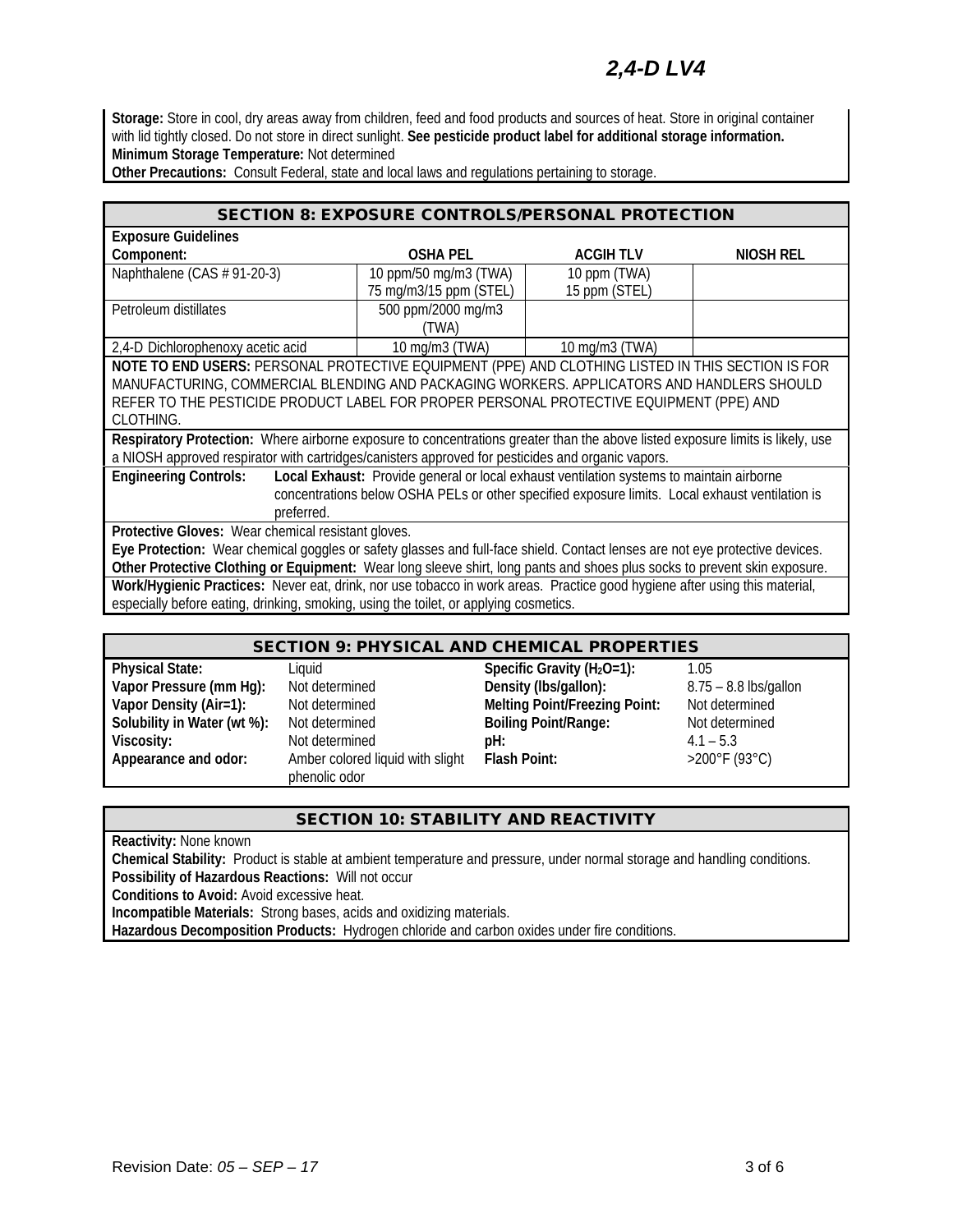# SECTION 11: TOXICOLOGICAL INFORMATION

| <b>ACUTE TOXICITY</b>                                                          |                                                                                                     |  |  |  |
|--------------------------------------------------------------------------------|-----------------------------------------------------------------------------------------------------|--|--|--|
| Eye Effects:                                                                   | May cause mild but reversible eye irritation.                                                       |  |  |  |
| <b>Skin Effects:</b>                                                           | May cause mild but reversible skin irritation. Estimated LD50 = $2,653$ mg/kg                       |  |  |  |
| <b>Acute Inhalation Effects:</b>                                               | LC50 for the active ingredient (2,4-Dichlorophenoxyacetic acid, 2-ethylhexyl ester) is $>5.4$ mg/L; |  |  |  |
|                                                                                | Additional components are not anticipated to lower the inhalation toxicity of the end product.      |  |  |  |
| <b>Acute Oral Effects:</b>                                                     | Estimated LD50 = $1,295$ mg/kg                                                                      |  |  |  |
| <b>Specific Target Organ</b>                                                   | None known                                                                                          |  |  |  |
| Toxicity:                                                                      |                                                                                                     |  |  |  |
| <b>CHRONIC TOXICITY</b>                                                        |                                                                                                     |  |  |  |
| <b>Chronic Effects:</b>                                                        | None known                                                                                          |  |  |  |
| Carcinogenicity:                                                               | None known                                                                                          |  |  |  |
| Mutagenicity:                                                                  | None known                                                                                          |  |  |  |
| Teratogenicity:                                                                | None known                                                                                          |  |  |  |
| <b>Reproductive Toxicity:</b>                                                  | None known                                                                                          |  |  |  |
| POTENTIAL HEALTH EFFECTS:                                                      |                                                                                                     |  |  |  |
| Eyes: May cause mild eye irritation.                                           |                                                                                                     |  |  |  |
| Skin: May cause mild skin irritation.                                          |                                                                                                     |  |  |  |
| Inhalation: May cause mild irritation of the upper respiratory tract.          |                                                                                                     |  |  |  |
| Ingestion: Harmful if swallowed. May cause nausea, gastric upset and diarrhea. |                                                                                                     |  |  |  |

# SECTION 12: ECOLOGICAL INFORMATION

| <b>ECOTOXICITY DATA:</b><br>Fish Acute and Prolonged Toxicity:<br>Bioconcentration factor in fish is 0.1-0.47.<br>Acute LC50=344 mg/L for Pimephales promelas (fathead minnow)<br>Acute LC50 = 524 mg/L for Lepomis macrochirus (bluegill),<br>Acute LC50 = 245 mg/L for <i>Oncohynchus mykiss</i> (rainbow trout) in 96 hours.<br>Acute LC50 = 184 mg/L for Daphnia magna (water flea)<br><b>Aquatic Invertebrate Acute Toxicity:</b><br>Acute LC50 = 181 mg/L for Penaeus duorarum (pink shrimp)<br>Acute LC50 = 469 mg/L for Menidia beryllina (tidewater silverside)<br>Acute EC50=136 mg/L for shell deposition inhibition in Crassostrea virginica (eastern<br>oyster)<br>Growth inhibition EC50= 0.58 mg/L for Lemna sp. (duckweed)<br><b>Aquatic Plant Toxicity:</b><br>EC50 = 36.60 mg/L for Skeletonema costatum (marine diatom)<br>EC50 = 153 mg/L for Anabaena flosaquae (blue-green alga)<br>EC50 = 66.5 mg/L for Selenastrum capricornutum (green alga)<br>EC50 = 5.28 mg/L for Navicula sp. (diatom)<br>Dietary LC50 > 5620 ppm for Colinus virginianus (bobwhite) and for Anas<br><b>Bird Acute and Prolonged Toxicity:</b><br>platyrhynchos (mallard).<br>Not determined<br>Honeybee Toxicity:<br><b>ENVIRONMENTAL EFFECTS:</b><br>Soil Absorption/Mobility:<br>Potential for mobility in soil is high (50 < Koc < 150). Soil organic carbon/water<br>partition coefficient (Koc) is 72-136.<br>Biochemical oxygen demand is 0.72 for 5, 10 and 20 days. Chemical oxygen demand<br>Persistence and degradability:<br>is 0.72. Under aerobic soil conditions the half-life is 4 - 23 days. Under aerobic aquatic | ENVIRONMENTAL SUMMARY: Based upon the active ingredient, this product is slightly toxic to avian and aquatic organisms. |             |  |  |  |
|----------------------------------------------------------------------------------------------------------------------------------------------------------------------------------------------------------------------------------------------------------------------------------------------------------------------------------------------------------------------------------------------------------------------------------------------------------------------------------------------------------------------------------------------------------------------------------------------------------------------------------------------------------------------------------------------------------------------------------------------------------------------------------------------------------------------------------------------------------------------------------------------------------------------------------------------------------------------------------------------------------------------------------------------------------------------------------------------------------------------------------------------------------------------------------------------------------------------------------------------------------------------------------------------------------------------------------------------------------------------------------------------------------------------------------------------------------------------------------------------------------------------------------------------------------------------------------------------------------------------------------|-------------------------------------------------------------------------------------------------------------------------|-------------|--|--|--|
|                                                                                                                                                                                                                                                                                                                                                                                                                                                                                                                                                                                                                                                                                                                                                                                                                                                                                                                                                                                                                                                                                                                                                                                                                                                                                                                                                                                                                                                                                                                                                                                                                                  | Information presented in on the acid form of 2,4-D and not the ester form.                                              |             |  |  |  |
|                                                                                                                                                                                                                                                                                                                                                                                                                                                                                                                                                                                                                                                                                                                                                                                                                                                                                                                                                                                                                                                                                                                                                                                                                                                                                                                                                                                                                                                                                                                                                                                                                                  |                                                                                                                         |             |  |  |  |
|                                                                                                                                                                                                                                                                                                                                                                                                                                                                                                                                                                                                                                                                                                                                                                                                                                                                                                                                                                                                                                                                                                                                                                                                                                                                                                                                                                                                                                                                                                                                                                                                                                  |                                                                                                                         |             |  |  |  |
|                                                                                                                                                                                                                                                                                                                                                                                                                                                                                                                                                                                                                                                                                                                                                                                                                                                                                                                                                                                                                                                                                                                                                                                                                                                                                                                                                                                                                                                                                                                                                                                                                                  |                                                                                                                         |             |  |  |  |
|                                                                                                                                                                                                                                                                                                                                                                                                                                                                                                                                                                                                                                                                                                                                                                                                                                                                                                                                                                                                                                                                                                                                                                                                                                                                                                                                                                                                                                                                                                                                                                                                                                  |                                                                                                                         |             |  |  |  |
|                                                                                                                                                                                                                                                                                                                                                                                                                                                                                                                                                                                                                                                                                                                                                                                                                                                                                                                                                                                                                                                                                                                                                                                                                                                                                                                                                                                                                                                                                                                                                                                                                                  |                                                                                                                         |             |  |  |  |
|                                                                                                                                                                                                                                                                                                                                                                                                                                                                                                                                                                                                                                                                                                                                                                                                                                                                                                                                                                                                                                                                                                                                                                                                                                                                                                                                                                                                                                                                                                                                                                                                                                  |                                                                                                                         |             |  |  |  |
|                                                                                                                                                                                                                                                                                                                                                                                                                                                                                                                                                                                                                                                                                                                                                                                                                                                                                                                                                                                                                                                                                                                                                                                                                                                                                                                                                                                                                                                                                                                                                                                                                                  |                                                                                                                         |             |  |  |  |
|                                                                                                                                                                                                                                                                                                                                                                                                                                                                                                                                                                                                                                                                                                                                                                                                                                                                                                                                                                                                                                                                                                                                                                                                                                                                                                                                                                                                                                                                                                                                                                                                                                  |                                                                                                                         |             |  |  |  |
|                                                                                                                                                                                                                                                                                                                                                                                                                                                                                                                                                                                                                                                                                                                                                                                                                                                                                                                                                                                                                                                                                                                                                                                                                                                                                                                                                                                                                                                                                                                                                                                                                                  |                                                                                                                         |             |  |  |  |
|                                                                                                                                                                                                                                                                                                                                                                                                                                                                                                                                                                                                                                                                                                                                                                                                                                                                                                                                                                                                                                                                                                                                                                                                                                                                                                                                                                                                                                                                                                                                                                                                                                  |                                                                                                                         |             |  |  |  |
|                                                                                                                                                                                                                                                                                                                                                                                                                                                                                                                                                                                                                                                                                                                                                                                                                                                                                                                                                                                                                                                                                                                                                                                                                                                                                                                                                                                                                                                                                                                                                                                                                                  |                                                                                                                         |             |  |  |  |
|                                                                                                                                                                                                                                                                                                                                                                                                                                                                                                                                                                                                                                                                                                                                                                                                                                                                                                                                                                                                                                                                                                                                                                                                                                                                                                                                                                                                                                                                                                                                                                                                                                  |                                                                                                                         |             |  |  |  |
|                                                                                                                                                                                                                                                                                                                                                                                                                                                                                                                                                                                                                                                                                                                                                                                                                                                                                                                                                                                                                                                                                                                                                                                                                                                                                                                                                                                                                                                                                                                                                                                                                                  |                                                                                                                         |             |  |  |  |
|                                                                                                                                                                                                                                                                                                                                                                                                                                                                                                                                                                                                                                                                                                                                                                                                                                                                                                                                                                                                                                                                                                                                                                                                                                                                                                                                                                                                                                                                                                                                                                                                                                  |                                                                                                                         |             |  |  |  |
|                                                                                                                                                                                                                                                                                                                                                                                                                                                                                                                                                                                                                                                                                                                                                                                                                                                                                                                                                                                                                                                                                                                                                                                                                                                                                                                                                                                                                                                                                                                                                                                                                                  |                                                                                                                         |             |  |  |  |
|                                                                                                                                                                                                                                                                                                                                                                                                                                                                                                                                                                                                                                                                                                                                                                                                                                                                                                                                                                                                                                                                                                                                                                                                                                                                                                                                                                                                                                                                                                                                                                                                                                  |                                                                                                                         |             |  |  |  |
|                                                                                                                                                                                                                                                                                                                                                                                                                                                                                                                                                                                                                                                                                                                                                                                                                                                                                                                                                                                                                                                                                                                                                                                                                                                                                                                                                                                                                                                                                                                                                                                                                                  |                                                                                                                         |             |  |  |  |
|                                                                                                                                                                                                                                                                                                                                                                                                                                                                                                                                                                                                                                                                                                                                                                                                                                                                                                                                                                                                                                                                                                                                                                                                                                                                                                                                                                                                                                                                                                                                                                                                                                  |                                                                                                                         |             |  |  |  |
|                                                                                                                                                                                                                                                                                                                                                                                                                                                                                                                                                                                                                                                                                                                                                                                                                                                                                                                                                                                                                                                                                                                                                                                                                                                                                                                                                                                                                                                                                                                                                                                                                                  |                                                                                                                         |             |  |  |  |
|                                                                                                                                                                                                                                                                                                                                                                                                                                                                                                                                                                                                                                                                                                                                                                                                                                                                                                                                                                                                                                                                                                                                                                                                                                                                                                                                                                                                                                                                                                                                                                                                                                  |                                                                                                                         |             |  |  |  |
|                                                                                                                                                                                                                                                                                                                                                                                                                                                                                                                                                                                                                                                                                                                                                                                                                                                                                                                                                                                                                                                                                                                                                                                                                                                                                                                                                                                                                                                                                                                                                                                                                                  |                                                                                                                         |             |  |  |  |
|                                                                                                                                                                                                                                                                                                                                                                                                                                                                                                                                                                                                                                                                                                                                                                                                                                                                                                                                                                                                                                                                                                                                                                                                                                                                                                                                                                                                                                                                                                                                                                                                                                  |                                                                                                                         |             |  |  |  |
|                                                                                                                                                                                                                                                                                                                                                                                                                                                                                                                                                                                                                                                                                                                                                                                                                                                                                                                                                                                                                                                                                                                                                                                                                                                                                                                                                                                                                                                                                                                                                                                                                                  |                                                                                                                         |             |  |  |  |
|                                                                                                                                                                                                                                                                                                                                                                                                                                                                                                                                                                                                                                                                                                                                                                                                                                                                                                                                                                                                                                                                                                                                                                                                                                                                                                                                                                                                                                                                                                                                                                                                                                  |                                                                                                                         |             |  |  |  |
| conditions, the half-life is 0.5 - 11 days.                                                                                                                                                                                                                                                                                                                                                                                                                                                                                                                                                                                                                                                                                                                                                                                                                                                                                                                                                                                                                                                                                                                                                                                                                                                                                                                                                                                                                                                                                                                                                                                      |                                                                                                                         |             |  |  |  |
| Bioconcentration potential is low (BCF < 100 or log Pow < 3).<br><b>Bioaccumulative Potential:</b>                                                                                                                                                                                                                                                                                                                                                                                                                                                                                                                                                                                                                                                                                                                                                                                                                                                                                                                                                                                                                                                                                                                                                                                                                                                                                                                                                                                                                                                                                                                               |                                                                                                                         |             |  |  |  |
|                                                                                                                                                                                                                                                                                                                                                                                                                                                                                                                                                                                                                                                                                                                                                                                                                                                                                                                                                                                                                                                                                                                                                                                                                                                                                                                                                                                                                                                                                                                                                                                                                                  | Other adverse effects:                                                                                                  | None known. |  |  |  |
|                                                                                                                                                                                                                                                                                                                                                                                                                                                                                                                                                                                                                                                                                                                                                                                                                                                                                                                                                                                                                                                                                                                                                                                                                                                                                                                                                                                                                                                                                                                                                                                                                                  |                                                                                                                         |             |  |  |  |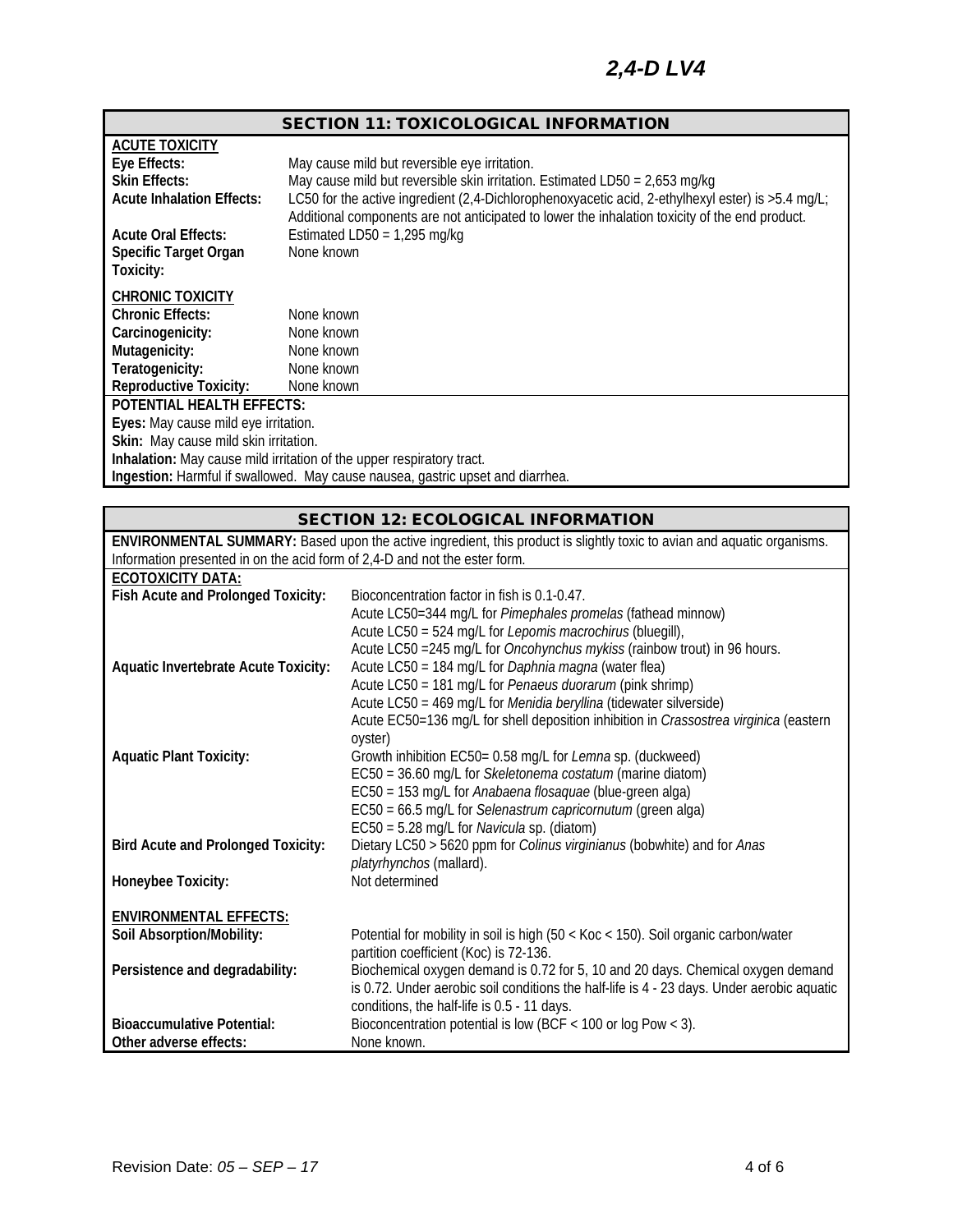#### SECTION 13: DISPOSAL CONSIDERATIONS

**Waste:** Dispose of in accordance with applicable Federal, state and local laws and regulations.

**Container:** Triple rinse and recycle the container or dispose of in accordance with Federal, state and local laws and regulations. See pesticide product label for full instructions on disposal.

**RCRA Characteristics:** It is the responsibility of the individual disposing of this product to determine the RCRA classification and hazard status of the waste. If product is disposed of as purchased, the following RCRA codes may apply: U240 - Acetic acid, (2,4-dichlorophenoxy)-, salts & esters and U165 - Naphthalene

# SECTION 14: TRANSPORT INFORMATION

| DOT:<br>(Ground) | This product is not regulated by the U.S. Department of Transportation as a hazardous material for ground<br>shipment in quantities less than 26 gallons.<br>For quantities greater than or equal to 26 gallons: |
|------------------|------------------------------------------------------------------------------------------------------------------------------------------------------------------------------------------------------------------|
|                  | UN3082, Environmental Hazardous Substance, Liquid, N.O.S (Contains 2,4-D), 9, PG III, RQ                                                                                                                         |
| IMDG:<br>(Sea)   | Not determined                                                                                                                                                                                                   |
| IATA:<br>(Air)   | Not determined                                                                                                                                                                                                   |
| TDG:<br>(Canada) | Not determined                                                                                                                                                                                                   |

| <b>SECTION 15: REGULATORY INFORMATION</b>                                                                                    |                   |                                                                                                                                      |  |  |
|------------------------------------------------------------------------------------------------------------------------------|-------------------|--------------------------------------------------------------------------------------------------------------------------------------|--|--|
| TSCA Inventory: This product is exempt from TSCA inventory listing requirements as it is solely for FIFRA regulated use.     |                   |                                                                                                                                      |  |  |
| <b>SARA Title III Information:</b>                                                                                           |                   |                                                                                                                                      |  |  |
| Section 302 - Extremely hazardous substances:                                                                                | None listed       |                                                                                                                                      |  |  |
| Section 311/312 - Hazard Categories:                                                                                         | Immediate (Acute) |                                                                                                                                      |  |  |
|                                                                                                                              |                   | Section 313 - The following chemicals are subject to the reporting requirements of Section 313 of Title III, Superfund               |  |  |
| Amendments and Reauthorization Act of 1986 and 40 CFR 372:                                                                   |                   |                                                                                                                                      |  |  |
|                                                                                                                              |                   | 2,4-Dichlorophenoxyacetic acid, 2-ethylhexyl ester (CAS # 1928-43-4) 66.2%; Naphthalene (CAS # 91-20-3) <0.056%                      |  |  |
| CERCLA - This product contains the following chemicals which have a reportable quantity (RQ) under the Comprehensive         |                   |                                                                                                                                      |  |  |
| Environmental Response, Compensation, and Liability Act (CERCLA):                                                            |                   |                                                                                                                                      |  |  |
| 2,4-D Acid has an RQ of 100 lbs (RQ reached with 26.32 gallons of product)                                                   |                   |                                                                                                                                      |  |  |
| Naphthalene has an RQ of 100 lbs (not reached with any practical quantity of product)                                        |                   |                                                                                                                                      |  |  |
|                                                                                                                              |                   | EPA Registration Information: This chemical is a pesticide product registered by the Environmental Protection Agency and is          |  |  |
|                                                                                                                              |                   | subject to certain labeling requirements under federal pesticide law. These requirements differ from the classification criteria and |  |  |
|                                                                                                                              |                   | hazard information required for safety data sheets, and for workplace labels of non-pesticide chemicals. Following is the hazard     |  |  |
| information as required on the pesticide label:                                                                              |                   |                                                                                                                                      |  |  |
| CAUTION                                                                                                                      |                   |                                                                                                                                      |  |  |
| Harmful if swallowed.                                                                                                        |                   |                                                                                                                                      |  |  |
| Causes moderate eye irritation.                                                                                              |                   |                                                                                                                                      |  |  |
| Harmful if absorbed through skin.                                                                                            |                   |                                                                                                                                      |  |  |
| Avoid contact with eyes, skin, or clothing.                                                                                  |                   |                                                                                                                                      |  |  |
| Prolonged or frequently repeated skin contact may cause allergic reaction in some individuals.                               |                   |                                                                                                                                      |  |  |
| California Proposition 65: WARNING: This product contains a chemical known to the state of California to cause cancer and/or |                   |                                                                                                                                      |  |  |
| reproductive harm.                                                                                                           |                   |                                                                                                                                      |  |  |
| U.S. State Worker and Community Right-To-Know (RTK) Information (CT, IL, MA, MN, NH, NJ, PA, RI):                            |                   |                                                                                                                                      |  |  |
| <b>Chemical Name</b>                                                                                                         | CAS#              | State(s)                                                                                                                             |  |  |
| 2,4-Dichlorophenoxyacetic acid, 2-ethylhexyl ester                                                                           | 1928-43-4         | NJ                                                                                                                                   |  |  |
| Solvent naphtha, petroleum, heavy aromatic                                                                                   | 64742-94-5        | <b>PA</b>                                                                                                                            |  |  |
| 1-hexanol                                                                                                                    | $111 - 27 - 3$    | NJ, PA                                                                                                                               |  |  |
| Naphthalene                                                                                                                  | $91 - 20 - 3$     | NJ, PA                                                                                                                               |  |  |
| 2-ethyl hexanol                                                                                                              | 104-76-7          | MA, PA                                                                                                                               |  |  |
| Canadian Domestic Substances List: Not determined                                                                            |                   |                                                                                                                                      |  |  |
| WHMIS Classification: This product is not approved for use in Canada. WHMIS classification is not determined.                |                   |                                                                                                                                      |  |  |
|                                                                                                                              |                   |                                                                                                                                      |  |  |